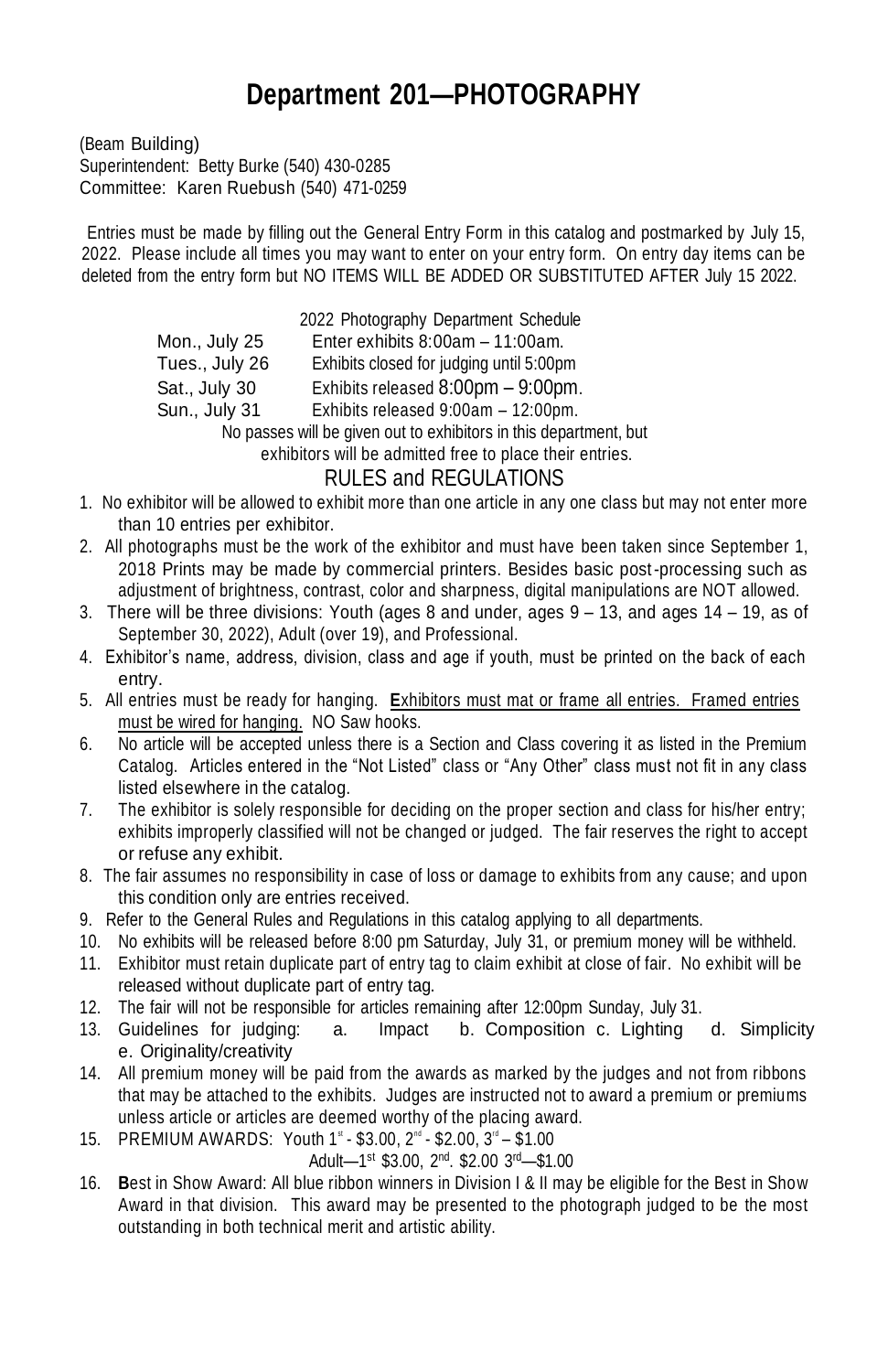## **Division I – YOUTH**

Best in Show Award – An award of \$20.00 may be presented to a blue ribbon winning photograph judged the most outstanding in both technical merit and artistic ability in the Youth Division

Section A: Black and White Photography (5" X 7" to 16" X 20" size of print)

Class 1 – People (portrait or candid photo of people)

Class 2 – Landscape (may include buildings, bridges)

Class 3 – Seascape (water scenes – puddles to ocean)

Class 4 – Animals (wildlife, insects, pets, birds, etc.)

Class 5 – Plant World (flowers, foliage, etc.)

Class 6 – Buildings and Bridges

Class 7 – Pets & Pals (picture of someone with her/his pet)

Class 8 – Any Other

Section B – Color Photography (5" X 7" to 16" X 20" size of print)

Class 9 – People (portrait or candid photo of people)

Class 10 – Landscape (may include buildings, bridges)

Class 11 – Seascape (water scenes – puddles to ocean)

Class 12 – Animals (wildlife, insects, pets, birds, etc.)

Class 13 – Plant World (flowers, foliage, etc.)

Class 14 – Buildings and Bridges

Class 15 – Pets & Pals (picture of someone with her/his pet

Class 16 – Any other

Class 17 – Album of pictures

Class 18 – Story told with 5 or more pictures

Class 19 – Before and after pictures (2 pictures)

Class 20—"Twas the night before Christmas" (any Christmas subject)

Class 21—"What A Hoot! (humor—make us laugh!)

## **Adult Division II** – Enthusiast (anyone over 19) & Adult Division III – Professional

Section C—Enthusiast: Anyone that produces high quality imaging but does not derive a significant source of income from Photography of the sale of photographic art. May have or not have shown in the Augusta County Fair in the past.

Best in Show Award – An award of \$20.00 may be presented to a blue ribbon winning photograph judged to be the most outstanding in both technical merit and artistic ability.

Section D—Professional: Defined as any photographer that derives a minimum of 50% of their living income from the production of photography or the sale of photographic art. Entries will be considered as a showing of Photographer's work. Two entries per photographer.

Section E: Black and White Photography (5" X 7" to 16" X 20" size of print)

Class 1 – Portrait of Children (infant to 12 years old)

Class 2 – Portrait (teenage or older)

Class 3 – People (candid photo of people)

Class 4 – Inanimate Objects (barn doors to key holes)

Class 5 – Landscape (may include buildings and bridges)

Class 6 – Seascape (water the main interest, puddles to ocean)

Class 7 – Animals (wildlife, insects, pets, birds, etc.)

Class 8 – Plant World (flowers, foliage, mushrooms, etc.)

Class 9 – Architecture (man-made structures, buildings, bridges)

Class 10 –Pets and Pals (picture of someone with her/his pet)

Class 11 – Any Other